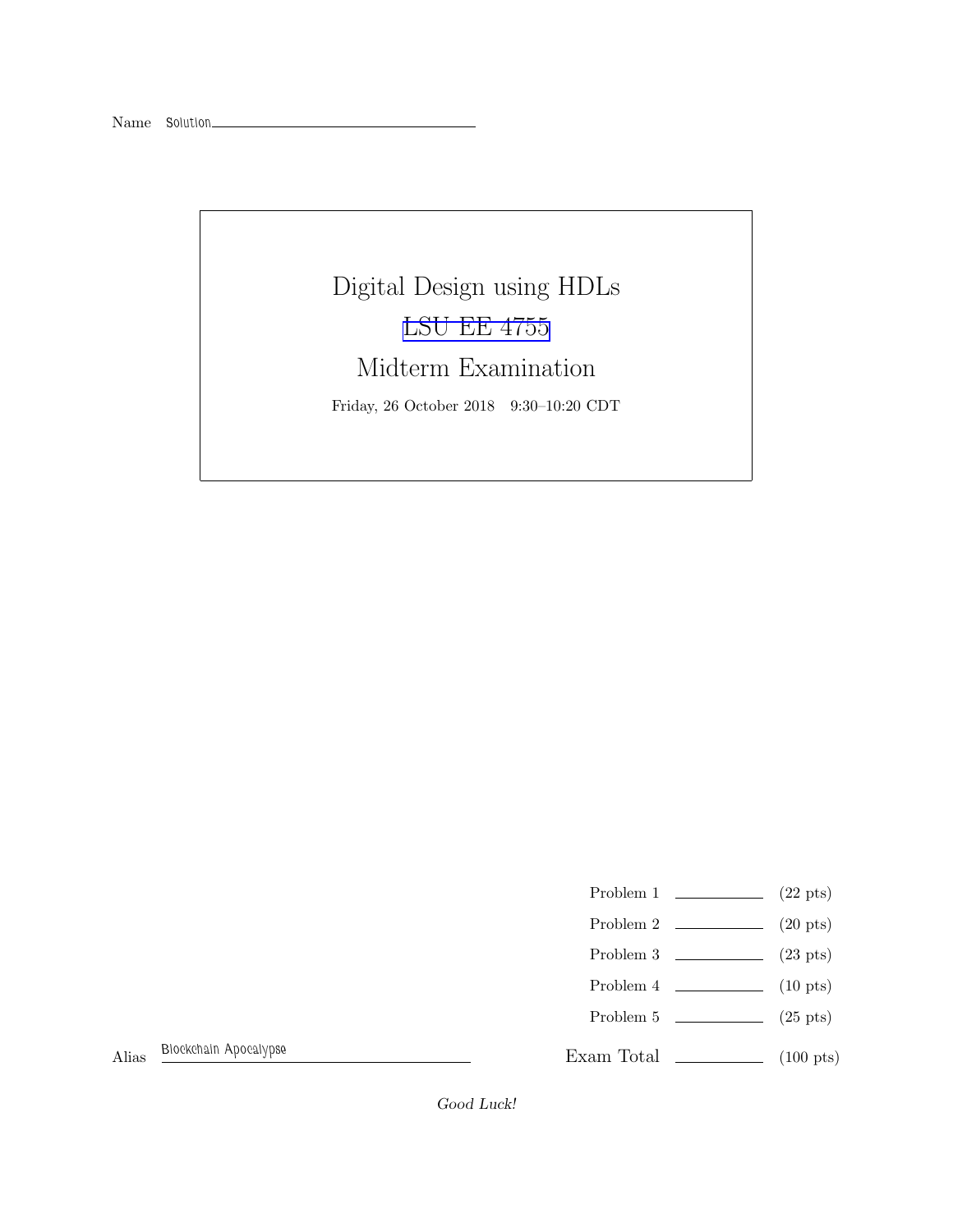Problem 1: [22 pts] The illustration below shows some of the inferred hardware for the behav\_merge module from the solution to Homework 6. The hardware that's shown is for typical iterations i and i+1. Show the hardware for iterations  $i=0$  and  $i=1$  with optimizations applied.



```
2
```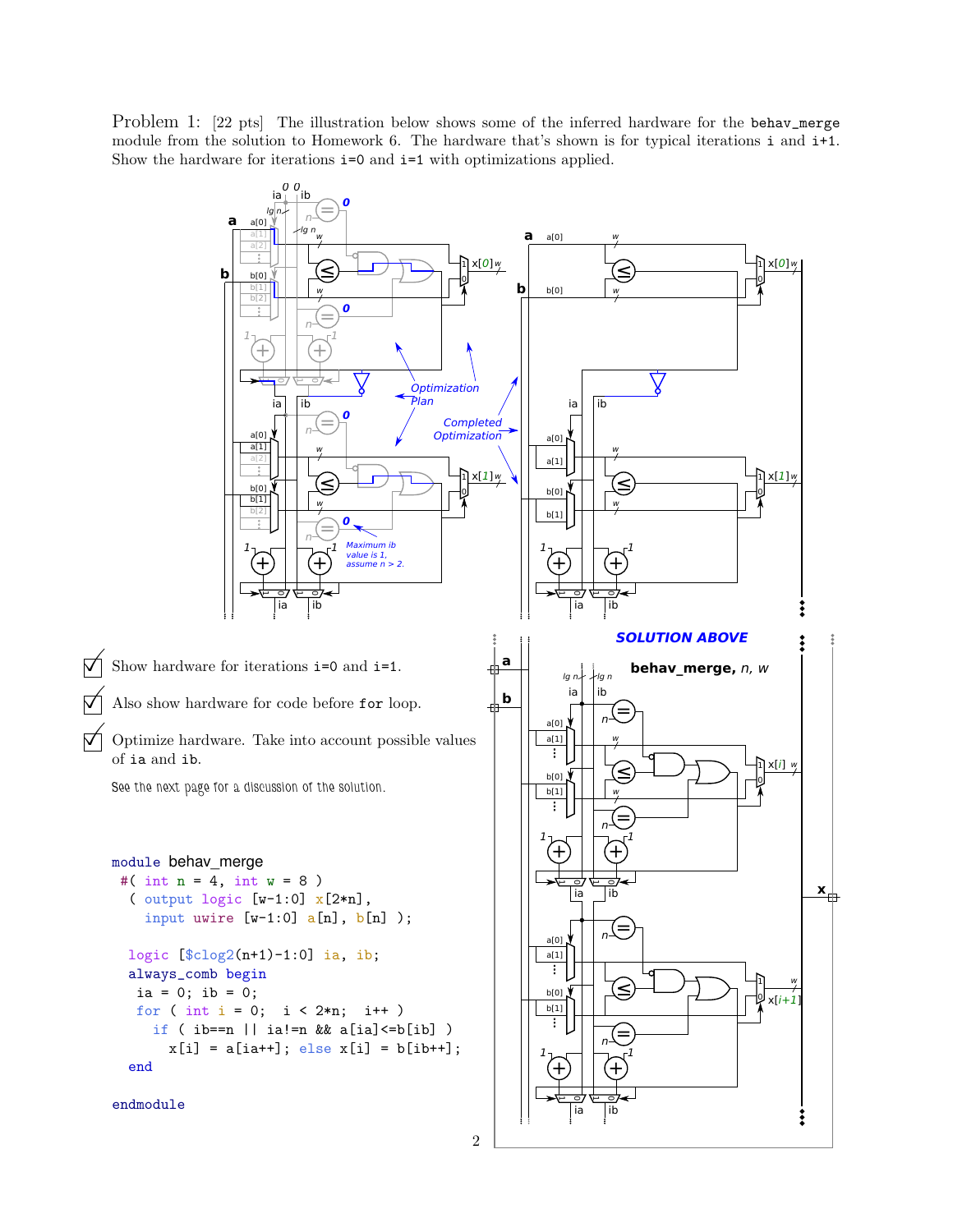

曲

毌

*Solution appears above.*

*Explanation: To the left hardware that's no longer needed appears in gray. On the right the diagram is redrawn with the unneeded hardware removed. The initial zero values for* ia *and* ib *make the* a[ia] *and* b[ib] *muxen unnecessary. For* i=1 *those muxen each have two inputs since the possible values for* ia *and* ib *are either 0 or 1.*

*A value for* n *was not given, but it is reasonable to assume that it is greater than 1. In that case the output of all of the*  $\boxed{=}n$  *logic blocks will be false. This makes the AND and OR gates unnecessary,* and so the output of the  $\leq$  block can connect *directly to the* x *mux and to the logic generating the new* ia *and* ib *signals. For* i=0 *the* ia *signal is equal to the output fo the*  $\leq$  *block (that is, a 0 or 1), for* ib *(or to be exact, the least significant bit of* ib*) the output is inverted.*

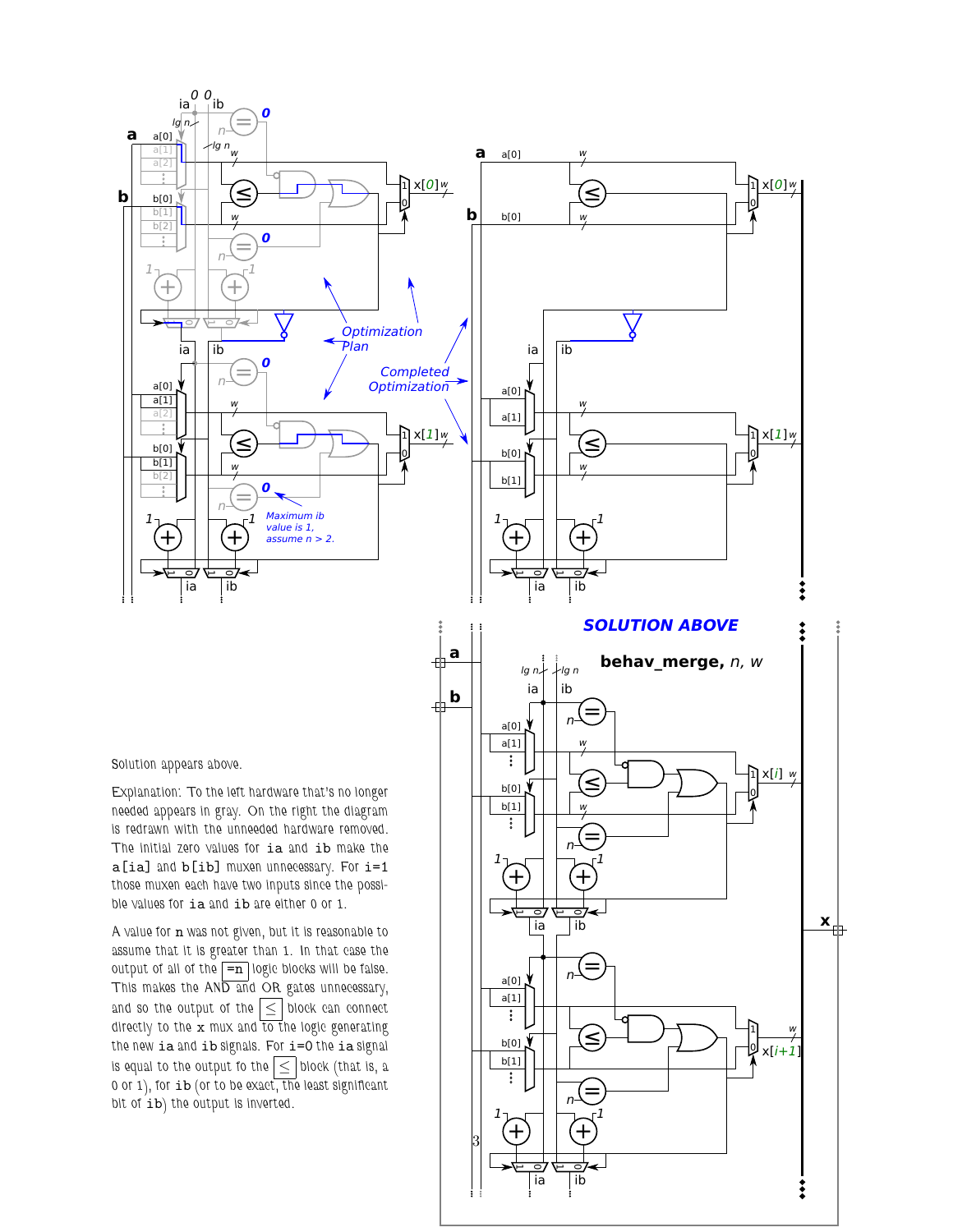Problem 2: [20 pts] Appearing once again is part of the Homework 6 solution, this time with items labeled in blue. Show the cost and delay of these, as requested below. See the previous problem for the Verilog description. The phrase *most expensive* means for the value of i for which the device needs all inputs, even after optimization. For the mux, show the cost and delay for the tree implementation.

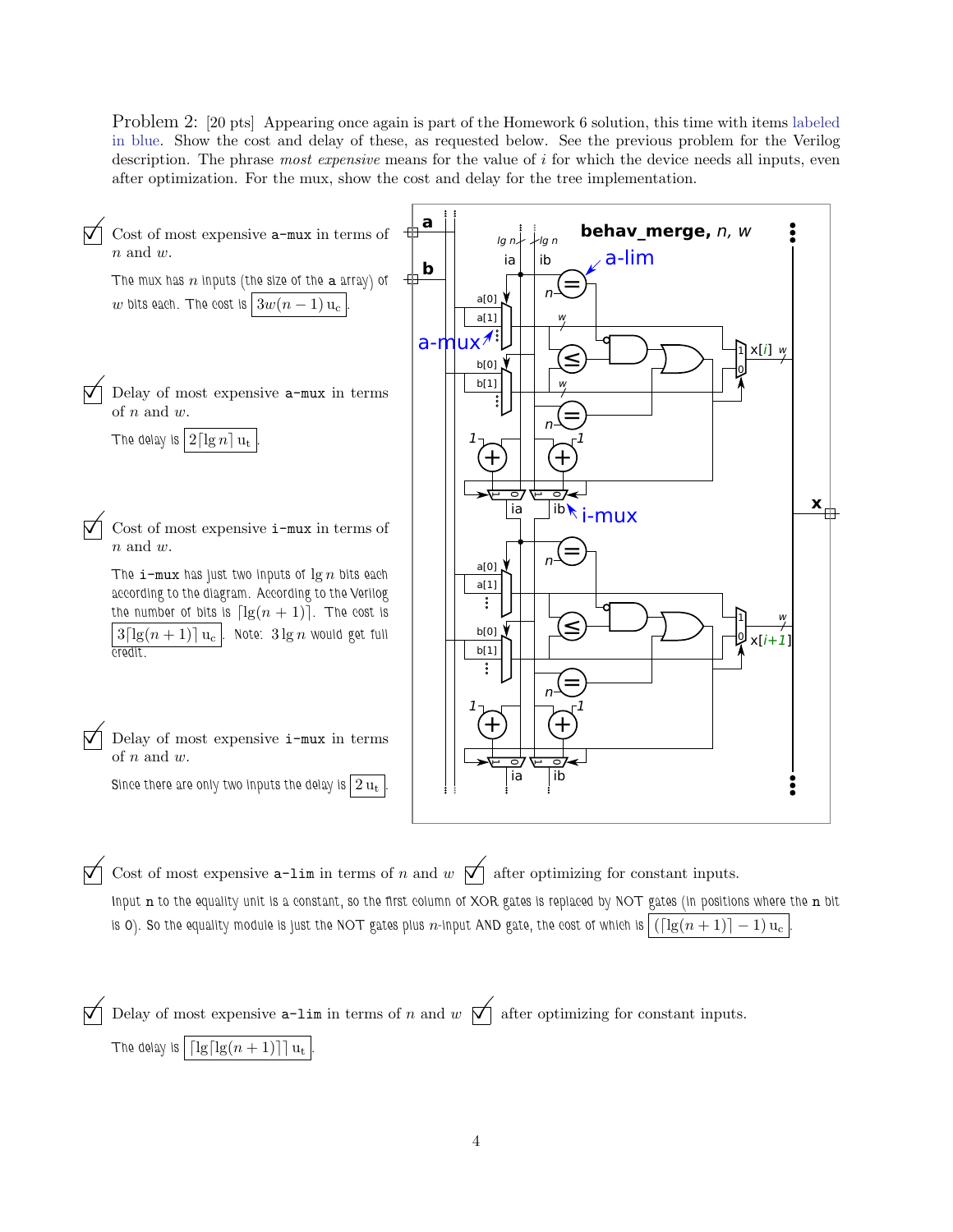Problem 3: [23 pts] Output 1t of module comp, below, should be 1 iff a is strictly less than b, and eq should be 1 iff a==b. Both a and b are unsigned integers. The module recursively instantiates two instances of itself, one is supposed to compare the low bits of the inputs, the other compares the high bits. Complete the module so that it works for any positive w.



Complete the module, don't miss the  $\overrightarrow{\bigvee}$  FILL IN items.

Make sure that it works for odd and even values of <sup>w</sup>.

```
module comp
 #( int w = 8 )
   ( output uwire lt, eq, input uwire [v-1:0] a, b );
  if ( W == 1 ) begin // Terminating Case Condition \longleftarrow ---- \bigwedge FILL IN
     assign It = !a && b;
     assign eq = a == b;
  end else begin
     uwire llo, lhi, elo, ehi;
      localparam int wlo = w / 2;
      localparam int whi = w - wlo;
     // Instantiate two comp modules, connect each to about half the inputs.
     //
     // ---- -------------- -------------- <--  FILL IN
     comp #( W<sup>1</sup>0) clo( 11o, elo, a[ W<sup>1</sup>0 - 1 : 0 ], b[ W<sup>1</sup>0 - 1 : 0 ]);
     comp #( whi ) 
hi( lhi, ehi, a[ w - 1 : wlo ], b[ w - 1 : wlo ] );
     assign 1t = \ln |\sin \theta| \leq \ln |\cos \theta| ; \cos \theta = -\ln |\cos \theta| FILL IN
     assign eq = \thetalo && \thetahi; \leq -1 \theta FILL IN
  end
```
endmodule

*Solution appears above, in blue, of course.*

*Explanation: The termination condition must be set to* w==1 *because the expression* !a && b *would not set* lt *to the correct value if* a *and* b *were more than one-bit quantities. Setting* w==0 *would make no sense from a functionality viewpoint.*

*The non-terminating case splits the bits making up the two inputs,* a *and* b*, between the two recursive instantiations,* clo *and* chi*, in a straightforward manner. Notice that* wlo *and* whi *are computed separately (rather than using* w/2 *for both) to handle odd values of* w*.*

*Finally, outputs* lt *and* eq *must be computed from the outputs of* clo *and* chi*. Equal is the easier one. Input* a *equals* b *if their low bits and high bits are both equal. That is,* eq = elo && ehi*. For* lt *to be true either* lhi *is true (meaning that* a<b *looking only at the most-significant bits) or if the high bits are equal,* ehi*, and* llo *is true.*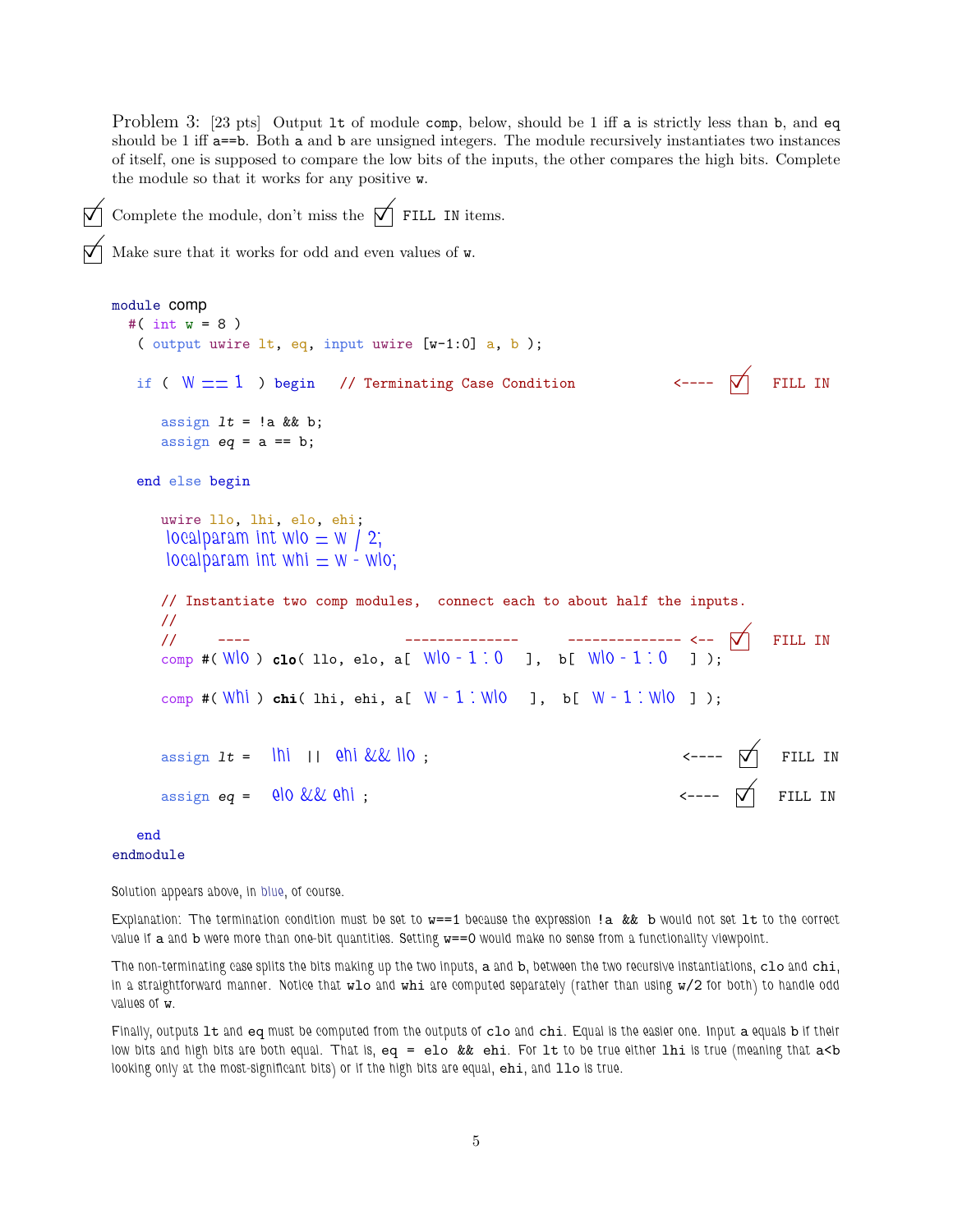Problem 4: [10 pts] The output of plus\_amt, x, is to be set to  $\mathfrak{b}$  + amt. Input b and output x are expected to be in IEEE 754 double FP format (the same format as type real). (Note: the port declarations are not to be modified in the problems below.) Several variations on the module appear below. *Hint: Solution to this problem require the correct use of* realtobits *and/or* bitstoreal*. Grading Note: The bonus problem was not on the original exam.*

(*a*) The module below does not compute the correct result. Fix the module by modifying the always\_comb block. The module does not need to be synthesizable.

 $\nabla$  Fix so that x is assigned the correct result, and plus value of b.

*Two solutions appears below. In the original code one operand was an integer type,* b*, the other was a real type,* amt*. In such cases the simulator would add code to convert* b *from an integer to a real. The simulator has no way of knowing that* b *already holds a value in the real format. Once* b *is converted the value is ruined. Two solutions are shown below. In the first solution two new real variables are declared, one for* b *and one for* x*. The re-interpretation system task* \$bitstoreal *is used to move the value in* b *to* b\_real without changing the bits. In the statement  $x$ \_real = b\_real + amt; all three variables are real, so the simulator *does not do any type conversion. Finally, x is assigned from x\_real using the re-interpretation system task \$realtobits. The second solution uses these system tasks the same way but without the intermediate variables.*

```
module plus_amt
```

```
#( real amt = 1.5 )
 ( output logic [63:0] x, input uwire [63:0] b);
 // Both x and b are IEEE 754 doubles (reals).
real b_real, x_real; // Declare vars to hold real values.
 always_comb begin
    b_{real} = b_{th} = b_{th} = b_{th} \}/ Re-interpret b as a real.
    x_real = b_real + amt; // Note: Both operands are FP, so do FP add.
    x = $realtobits(x_real); // Re-interpret x_real as logic vector (int).
 end
```

```
endmodule
```

```
module plus_amt // Compact solution, avoids need for new variables.
  #( real amt = 1.5 ) ( output logic [63:0] x, input uwire [63:0] b);
   always_comb x = $realtobits($bitstoreal(b) + amt);
```
endmodule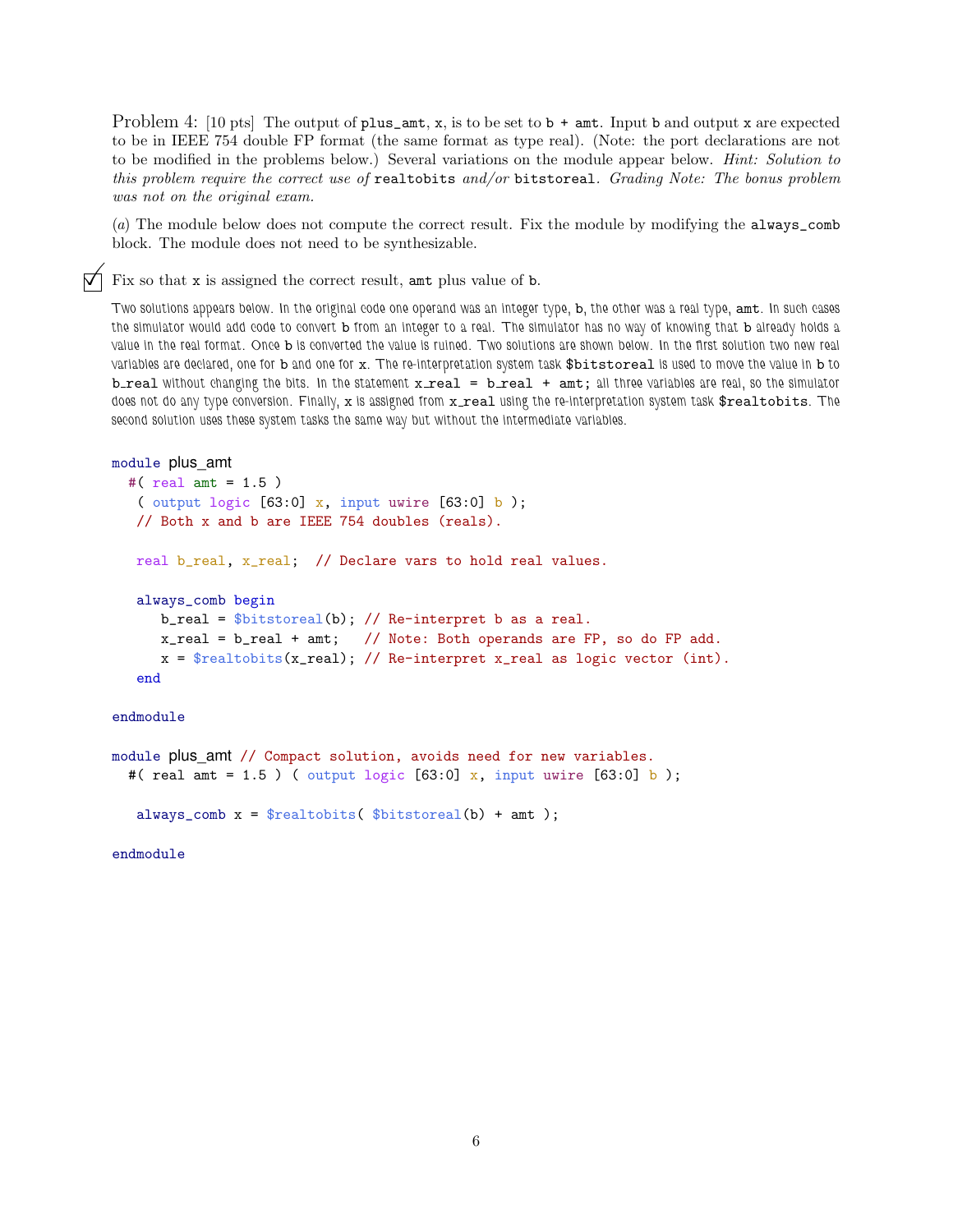(*b*) [0 pts]  $\boxed{\text{Bonus Problem}}$  Complete the module below so that it uses the CW\_fp\_add module to do the addition. The parameters to CW\_fp\_add are already correct, just connect the inputs and outputs.

 $\fbox{Complete so that it computes the correct result.}$